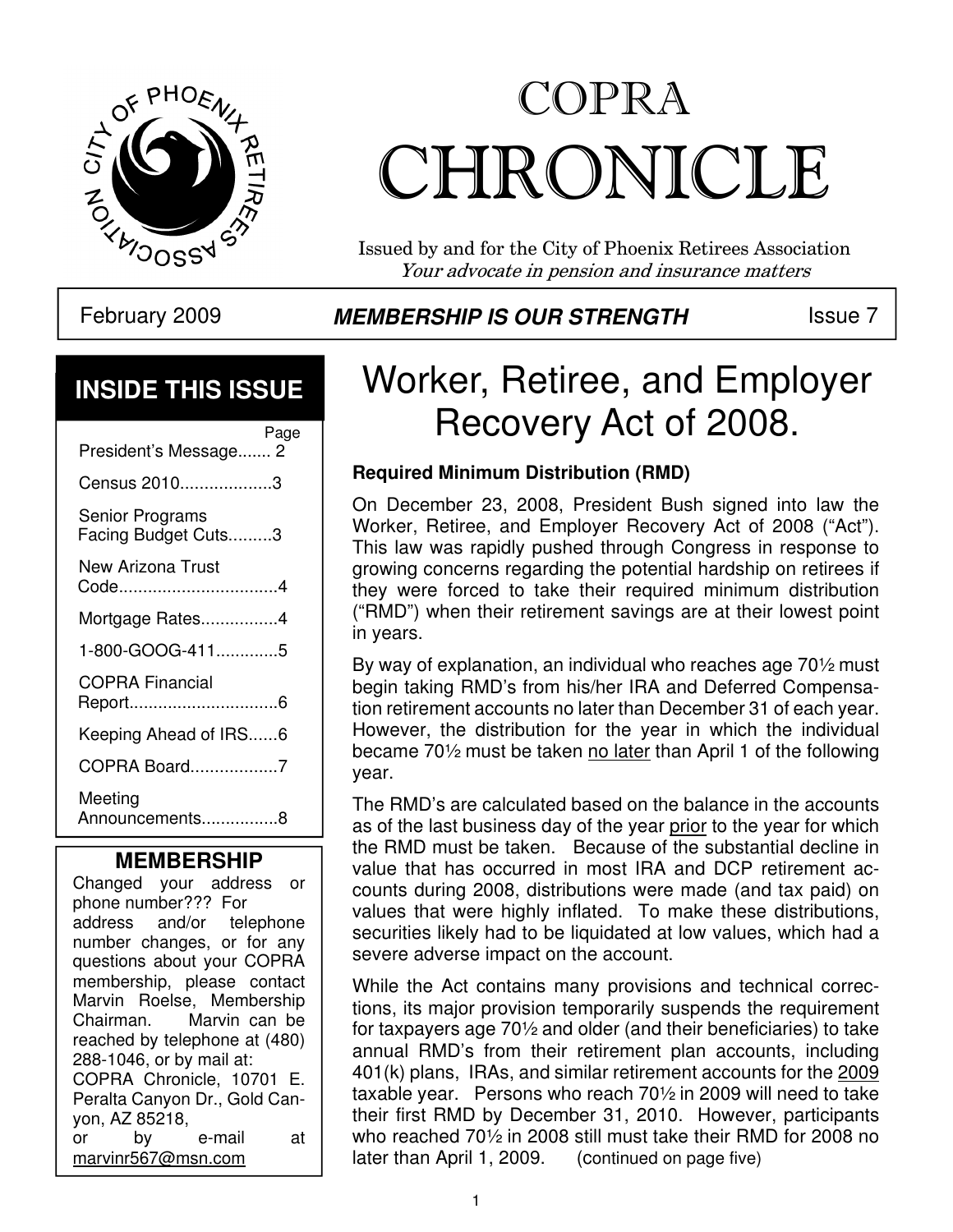## President's Message

As expected, the 2009 year started with a lot of activity at the City of Phoenix and also with COPRA. We held our first board meeting of the year and elected table officers for 2009. Congratulations to Laura Ross, Gary Gross, and Barbara Kellogg, who agreed to serve and were elected as Vice President, Treasurer, and Secretary respectively. The board also elected yours truly to continue as CO-PRA President. I know the Board will continue to be committed to COPRA and all City retirees and members of our organization. We also appointed the chairs of five standing COPRA committees including Marvin Roelse (Membership), Programs (Donna Lewis), Benefits (Laura Ross), Retirement (Kerry Wangberg), and Chronicle (Kathy Erickson). Congratulations and thank you to these individuals as well and their supporting committee members for their willingness to serve.

I wish that I had some good news coming out of the City regarding what is happening to the budget but we all read the newspapers or watch TV news and all is not well. As of this writing we know the level of cuts that are proposed to take place and they are severe. Community meetings, however, are still in progress before the final budget is set. Along with all of this, we also do not know as yet the status of the Retiree PEP Fund for 2009, but as I shared last month we suspect that the news will not be that positive reflecting the status of the stock market and fund balances. Of course, your Pension remains safe as part of the overall Retirement System of the City of Phoenix. COPERS will begin addressing the PEP Fund in February.

Moving on to more positive news, we were officially informed that our board member, Kerry Wangberg, was confirmed and appointed to the COPERS Board as the Retiree member, Kerry takes over for Jim Flanagan who has served in that capacity for the past 3 years. Jim had intended to step off the COPRA Board this year at the completion of his term, but now has agreed to complete the last year (2009) of Cindy Hasker's term on the board. Cindy left the board mid-term this year and we are excited at Jim's willingness to complete Cindy's term. We were also informed that Cathy Gleason and Libby Bissa were re-elected to the COPERS Board and a new member, David Hensley was elected as well. We congratulate these three individuals knowing they have a challenging job ahead keeping the Pension System healthy in these economic times. The board has also set the dates for the membership meetings this year so please mark your calendars accordingly. These are going to be valuable meetings for all retirees so please make every effort to attend. The three meetings will start at 1PM on the following dates:

o Pension – March 26<sup>th</sup> o Healthcare – May 21<sup>st</sup> o State of the City – September 24<sup>th</sup>

The Annual Meeting and Holiday Luncheon will be on December 3rd, 2009 starting at 11:00 AM.

We hope to see everyone at the March 26th meeting and thank you for continuing to support COPRA and the work that we do on your behalf. A closing reminder to some of you that it is that time of year for renewal of dues.

Jack Thomas President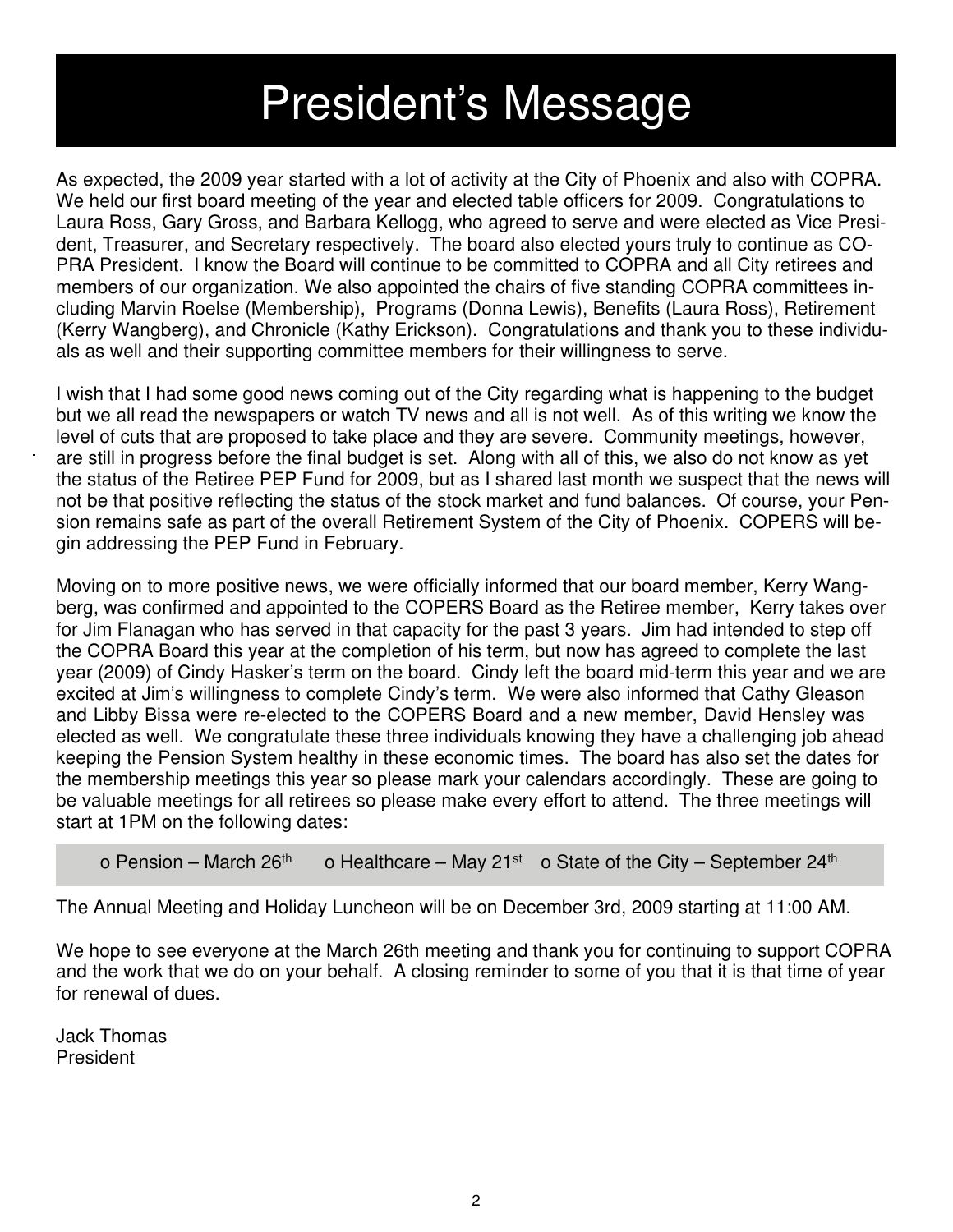## Census 2010 A Great Way to Earn Money

The U.S. Census Bureau is recruiting temporary part-time census takers for the 2010 Census. The pay is good, the hours are flexible, and the work is close to home.

Census taker jobs are excellent for retirees, college students, persons who want to work part-time, persons who are between jobs, or just about anyone who wants to earn extra money while performing an important service for their community.

Every 10 years, we conduct a census of our population. The results help determine your representation in government, as well as how federal funds are spent in your community on things like roads, parks, housing, schools, and public safety. As a census taker, you'll play a vital role in making sure that everyone is included.

Conducting the census is a huge undertaking. Thousands of census takers are needed to update address lists and conduct interviews with community residents. Most positions require a valid driver's license and use of a vehicle. However, public transportation may be authorized in certain areas.

Census takers receive competitive pay on a weekly basis. In addition, you will be reimbursed for authorized mileage and related expenses.

All census takers must be able to speak English, but bilingual skills in English and other languages are needed in communities that have a large number of residents who speak a language other than English. If you have such skills, we encourage you to apply.

Besides good pay, you'll have flexible hours, paid training, and the chance to work within your own community. Apply today by going to the website www.census.gov or by calling 1-866-861-2010!

### Senior Programs Facing Budget Cuts

 Krohn,1940 ½ E. Villa Street, Senior Services East, 1818 S. 16 St., and Marcos De Niza, Phoenix leaders, in an effort to balance the city's general budget, may close several senior centers around town. The proposed closures may include the Sunnyslope Community Center, 804 E. Vogel, Goelet A.C. Beuf Senior Center, 3435 W. Pinnacle Peak Road, Luke 305 W. Pima St..

The proposed Phoenix budget cuts would consolidate five senior centers to save money. City officials assured everyone that senior services, from lunch to recreation, would continue but they would be available at fewer centers. Phoenix Republic, Jan. 17 2009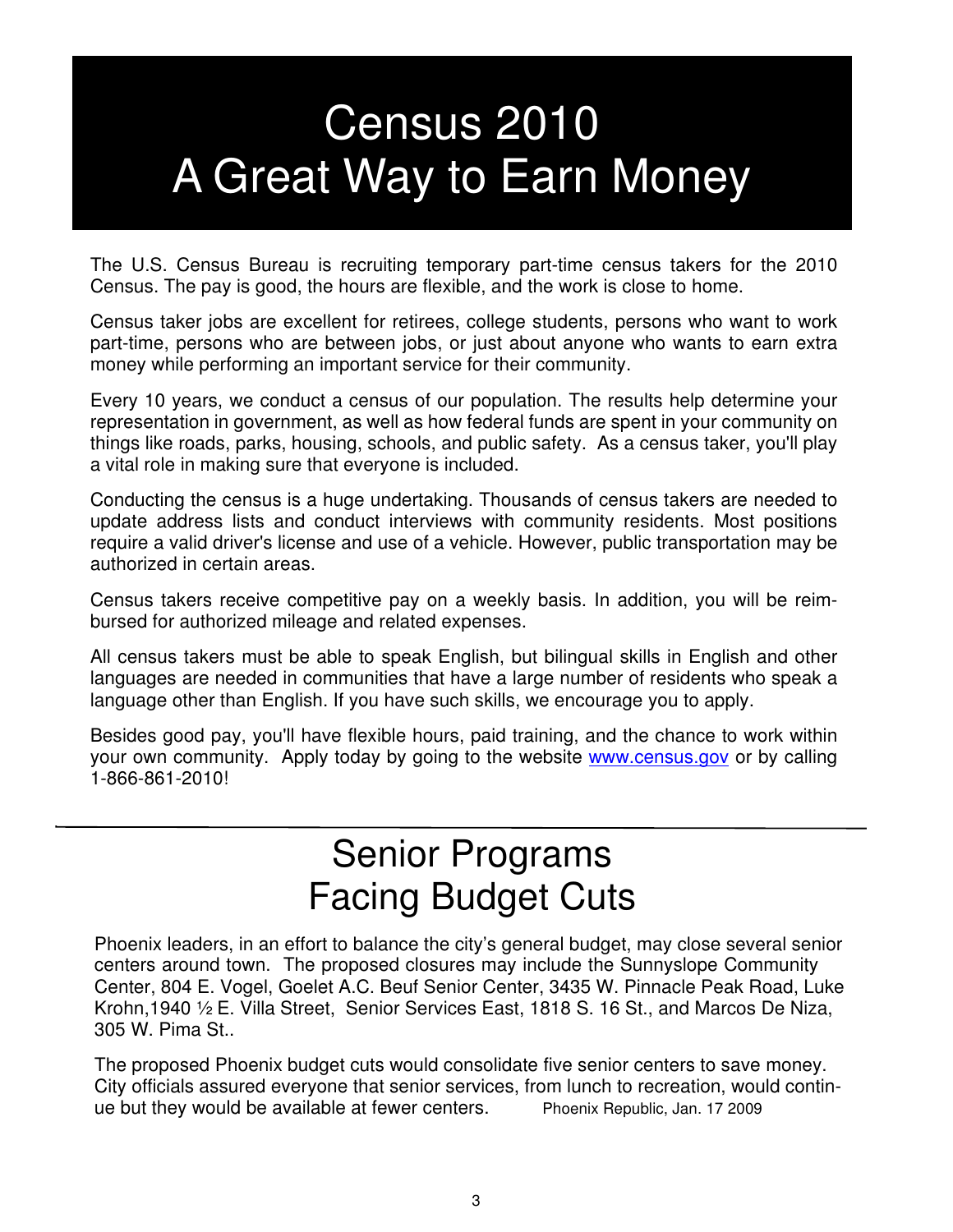## NEW ARIZONA TRUST CODE

There are new guidelines for our judicial officers to use to determine trust disputes. However, trust agreements need to be amended so that the new guidelines do not create unintended problems for old trusts. The Arizona Trust Code became effective on January 1, 2009.

For example, the new laws require the Trustee to disclose considerable information to beneficiaries of irrevocable trusts. Even if one of the creators of the trust, or Settlor, is still alive, children and/or grandchildren may be able to find out the value of irrevocable trust assets and how trust monies are spent. Trust agreements can be amended to give the Trustee discretion on how much information to disclose. However, without the amendment, the Trustee will be required to give information that previously younger generations could not obtain.

Trust agreements can now require alternative dispute resolution, or ADR, for disputes about trust administration. Thus, an argumentative beneficiary cannot cause expensive litigation if the trust agreement provides for ADR. Since courts have had the discretion to disregard "no contest" clauses, ADR provisions enhance the ability to limit costly disputes.

Courts are now authorized to allow for the termination or modification of a trust if all the beneficiaries agree. However, the court needs to look at the Settlor's intent. Therefore, a trust agreement needs to set out the Settlor's intent and goals in order to limit unwanted changes to a trust.

The new laws also extend creditor protection to life insurance paid to a trust, just as if it were paid directly to a beneficiary. Thus, this is a good time to make sure that the beneficiary of your life insurance is your trust; particularly if you have beneficiaries who are minors.

These are just highlights of some of the more profound changes under the Arizona Trust Code. This is a good time to review trust agreements to make sure they conform with the new laws as well as updating them for other changes. The new trust rules apply to trusts that become irrevocable after Jan 1, 2009. So for those who have a revocable trust, they should consider if they have the need for new amendments.

Sharon D. Ravenscroft, Esq. The Cavanagh Law Firm, P.A.,

## Mortgage Rates How Low Can They Go?

Early 2009 could very well mark the lowest rates that we will see for the rest of our lives. Think about that. More importantly, customers should be thinking about that too. I expect interest rates to stay in a range of 4.5 - 5.5%, with the potential to see rates moving toward the higher part of the range later in the year. So if you currently have a home loan rate of 6% or higher it's time to start thinking about saving a lot of money on your monthly mortgage payment. If you are in the market to refinance or purchase a home, take advantage of these very low rates.

JoAnn Gallagher, US Bank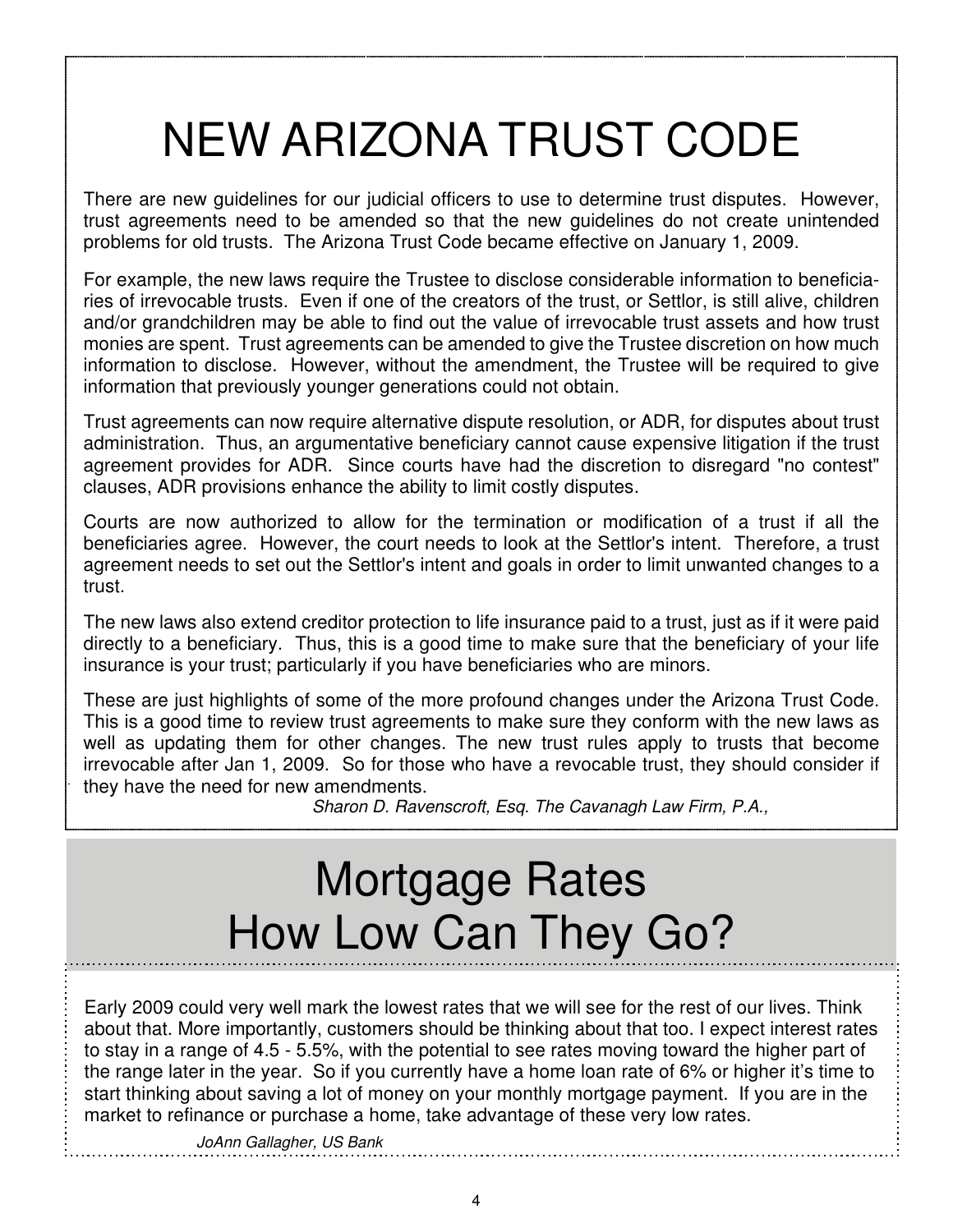# Tax Liens

Homeowners unable to refinance or sell their homes because of federal tax liens will catch a break in the form of new flexibility by the IRS.

The break arose from the IRS' revelation that its over one million liens attached to properties may be contributing to the nation's foreclosure crisis. On December 16, 2008 IRS announced a policy allowing homeowners to request that federal tax liens take a secondary position behind that of their lenders. An additional policy allows homeowners attempting short sales to request the IRS to discharge their liens. While these procedures ordinarily take around 30 days to process, IRS has promised quicker turnaround due to the nation's economic downturn. For more information go to www.IRS.gov.

## Health Tip

Try drinking hot water with or after your meal. The Chinese and Japanese people drink hot tea with their meals, not cold water. Maybe it is time we consider adopting their drinking habit while eating.

 It is nice to have a cold drink with or after a meal. However, the cold water will solidify the oily stuff that you have just consumed and will slow down your digestion. Once this 'sludge' reacts with the acid, it will break down and be absorbed by the intestine faster than the solid food, and will line the intestine. Very soon, this will turn into fats. It is best to drink hot soup or warm water during or after a meal.

### Required Minimum **Distribution**

(continued from page one)

**Note**: A group of 61 members of Congress has written to the President requesting him to extend the suspension for RMD's to include 2008, as well. Due to the perceived complexity and confusion to individuals and plan sponsors, it doesn't appear this will occur unless it will be enacted at a later date and applied retroactively.

**Observation**: Unfortunately, the 2009 relief will not be as valuable as it would have been for 2008, in as much as the December 31, 2008 values upon which the 2009 distributions would have been made have significantly declined anyway.

Please contact your tax advisor for more information.

## 1-800-GOOG-411

Here's a number worth putting in your cell phone, or your home phone speed dial: 1-800-goog411 **(1-800-466-4411)**. This is a service from Google and it's free. It's great when you are on the road. Don't waste your money on information calls and don't waste your time dialing the number.

You drive along in your car and need to call the golf course and you don't know the number. You hit the speed dial that you have programmed for information. The voice at the other end says, "City & State." you say, "Phoenix, Arizona." He says, "Business, Name or Type of Service." You say, "Mission Palms." He says, "Connecting" and Mission Palms answers the phone.

How great is that? This is nationwide and it is absolutely free! Watch the short clip for a demonstration at http://www.google.com/goog411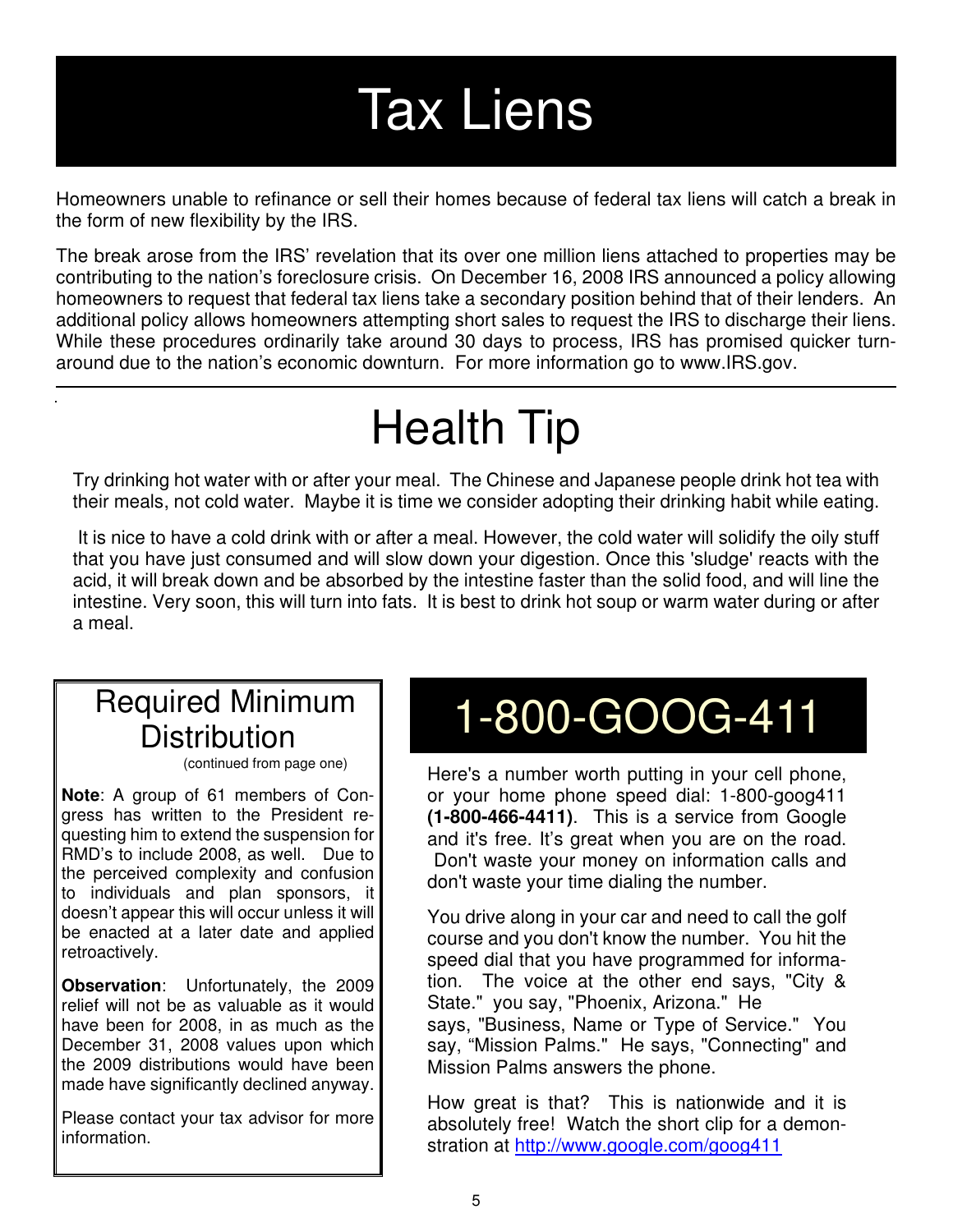### **COPRA** Financial Report

For the Years Ended December 31, 2008 and 2007

|                          | 2008     | 2007     |
|--------------------------|----------|----------|
| <b>RECEIPTS</b>          |          |          |
| <b>Member Dues</b>       | \$23,710 | \$21,277 |
| <b>Holiday Event</b>     | 2,375    | 1,792    |
| <b>Dividends</b>         | 585      | 837      |
| Donations                | 83       | 31       |
|                          | \$26,753 | \$23,937 |
| <b>DISBURSEMENTS</b>     |          |          |
| Chronicle                | \$11,479 | \$8,135  |
| <b>Holiday Event</b>     | 5,157    | 3,611    |
| Member Support           | 2,691    | 3,830    |
| <b>Social Activities</b> | 259      | 1,469    |
| Donations                | 600      | 1,000    |
| Office                   | 45       | 137      |
|                          | \$20,231 | \$18,182 |
| Net Receipts less        |          |          |
| Disbursements            | \$6,522  | \$5,755  |
|                          |          |          |
| <b>Bank Balance</b>      | \$33,889 | \$26,999 |
| Number of COPRA Members  |          |          |
| 2008<br>2,285            |          |          |
| 2003<br>920              |          |          |
|                          |          |          |

### Possible Cure For the Common Cold

Pulverize about 50 mg of Vitamin C and 10 mg of zinc supplement tablets in a few drops of water. (Using ascorbic acid crystals and having zinc already dissolved in water is much easier than pulverizing.) Add enough water to bring the mixture up to about 1 oz. total volume. Gargle the mixture and swallow it. Do this as soon as you notice an irritation in your throat - which may precede a cold, especially if your nose is also running.

Cold symptoms may disappear within about four hours. If you happen to miss this window of opportunity and the symptoms have not completely disappeared, repeat the treatment. Spicing this mixture with a little cayenne pepper might make it even more effective against any airborne virus. Of course, make sure you aren't allergic to any of these ingredients.

January 2009 Alternatives

## Keeping Ahead of the IRS

During the return preparation season, the IRS offers several types of free assistance to taxpayers in addition to that offered on its Web site.

Telephone Help: To hear prerecorded messages covering a wide variety of subjects and frequently asked questions, call IRS TeleTax at 800-829-4477.

In-person assistance: Taxpayers who have complex issues, need to resolve a tax problem or are more comfortable talking with someone in person can visit a local Taxpayer Assistance Center. Phone numbers for local Taxpayer Assistance Centers are in telephone directories and on the IRS Web site, www.irs.gov.

Volunteer assistance with tax returns: Free tax preparation is available through the Volunteer Income Tax Assistance (VITA) and Tax Counseling for the Elderly (TCE) programs in many communities. To find the VITA or TCE site nearest you, call 800-829-1040, or call AARP to inquire about it at 888-227- 7669.

James Glass, tax attorney and contributing writer to Tax Hotline.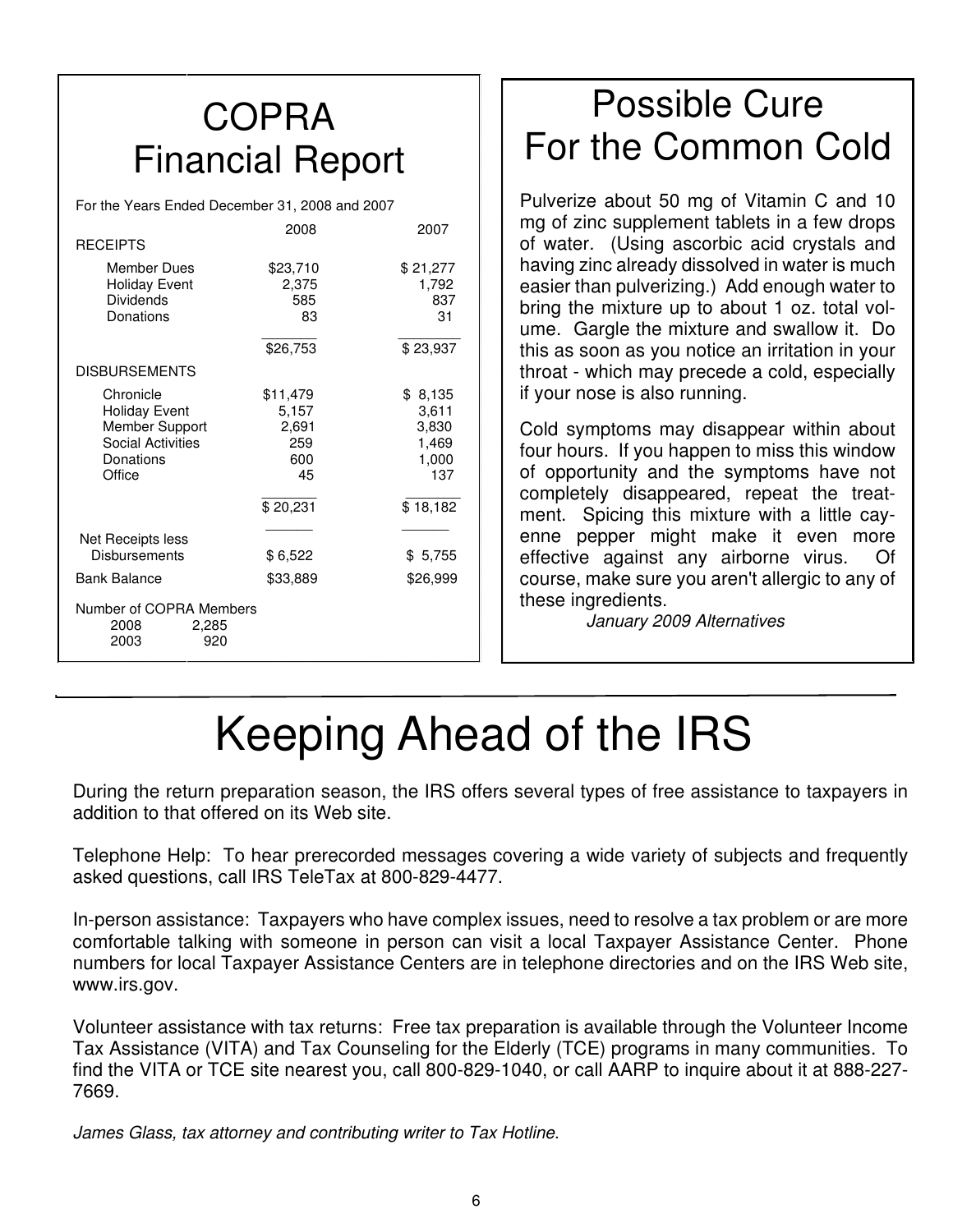In Remembrance

| Lula M. Burrell                  | 09/17/2008           |
|----------------------------------|----------------------|
| Margaret Wilson                  | 11/19/2008, survivor |
| Kent A. Mortensen                | 12/16/2008           |
| Daniel R. Gonzales               | 12/24/2008           |
| Eleazar Sanchez Sr.              | 12/28/2008           |
| Adolfo Mazon Hernandez12/29/2008 |                      |
| Lawrence Sellers                 | 12/30/2008           |
| Carlos Valdez                    | 01/03/2009           |
| Bobbie J. Harper                 | 01/05/2009           |
| <b>Teresa Flores</b>             | 01/08/2009           |
| Isabel G. Moreno                 | 01/08/2009           |
| James G. Mummert                 | 01/11/2009           |
| Robert Olsen                     | 01/12/2009           |
| Rose Luna Ainsa                  | 01/12/2009           |
| Norman Shelton                   | 01/17/2009           |
| Curtis M. Thomas Jr              | 01/17/2009           |
|                                  |                      |

#### **HEALTH AND COMPASSION**

Please remember Paul Chinchurak who currently moved into the Winchester Terrace Nursing Home in Mansfield Ohio.

We care about our members and their families. If someone in your family is ill, whether at home or in a care facility, or if a loved one has passed away, please call Kathy Erickson at (623)879-9632.



A distraught senior citizen phoned her doctor's office.

"Is it true," she wanted to know, "that the medication you prescribed has to be taken for the rest of my life?" "Yes, I'm afraid so," the doctor told her.

There was a moment of silence before the senior lady replied, "I'm wondering, then, just how serious is my condition because this prescription is marked 'NO REFILLS'."

- - - - - - - - - - - - - - - - - - - - - - - - - -

 Why does a round pizza come in a square box?

#### **COPRA BOARD**

| President:                       |                                                                  |
|----------------------------------|------------------------------------------------------------------|
|                                  |                                                                  |
| Vice President:                  |                                                                  |
|                                  |                                                                  |
| Treasurer:                       | Gary Gross (602) 992-7495                                        |
|                                  | E-mail gwgross1@cox.net                                          |
| Secretary:                       | Barbara Kellogg (623) 322-5227                                   |
|                                  |                                                                  |
| <b>Board Members:</b>            | Donna Lewis(480) 361-8784                                        |
|                                  |                                                                  |
|                                  |                                                                  |
|                                  |                                                                  |
|                                  | Jim Flanagan (480) 497-8317                                      |
|                                  | E-mail jamesaflanagan@gmail.com                                  |
|                                  |                                                                  |
|                                  | E-mail sstites@cox.net                                           |
|                                  | Karen Clifford-Anderson (623) 772-7472                           |
|                                  | E-mailkcliffander@yahoo.com                                      |
|                                  | Kerry Wangberg(480) 893-2794                                     |
|                                  |                                                                  |
| Benefits Committee Chair &.      |                                                                  |
| Health Task Force:               |                                                                  |
| Retirement Board Rep:            |                                                                  |
|                                  | Kerry Wangberg(480) 893-2794                                     |
| Member Support and Social Chair: |                                                                  |
|                                  | Donna Lewis (480) 361-8784                                       |
| Membership Chair:                | Marvin Roelse (480) 288-1046                                     |
|                                  | E-mailmarvinr567@msn.com                                         |
| Chronicle Editor:                | Kathleen Erickson (623) 879-9632                                 |
|                                  | E-mailrekathleen@qwest.net                                       |
|                                  | Past President: John Burke (ex officio)(928) 427-9461            |
|                                  | COPRA website: www.msnusers.com/cityofphoenixretireesassociation |
|                                  |                                                                  |

| COPRA website: www.msnusers.com/cityofphoenixretireesassociation |  |
|------------------------------------------------------------------|--|
|                                                                  |  |
|                                                                  |  |
|                                                                  |  |
| COPERS website: www.phoenix.gov/phxcopers                        |  |

#### **Chronicle Article Deadline**

Please be advised that the deadline for submitting articles for the Chronicle is the **25th day of the month** before you want the article to appear. Any member may submit material for publication, but the Editor will determine what will appear in the final copy based upon suitability and available space. For more information call the Editor at (623) 879- 9632.

This is your Chronicle! Help us by submitting articles of general interest. Tell us about yourself, your family, an interesting trip or hobby. Suggestions are always welcomed.

E-mail to: **rekathleen@qwest.net**

Or mail to: Kathleen Erickson 20248 N. 17th Place Phoenix, AZ 85024

#### **Disclaimer**

Acceptance of advertisements or articles in the COPRA Chronicle does not constitute an endorsement by COPRA of goods or services.